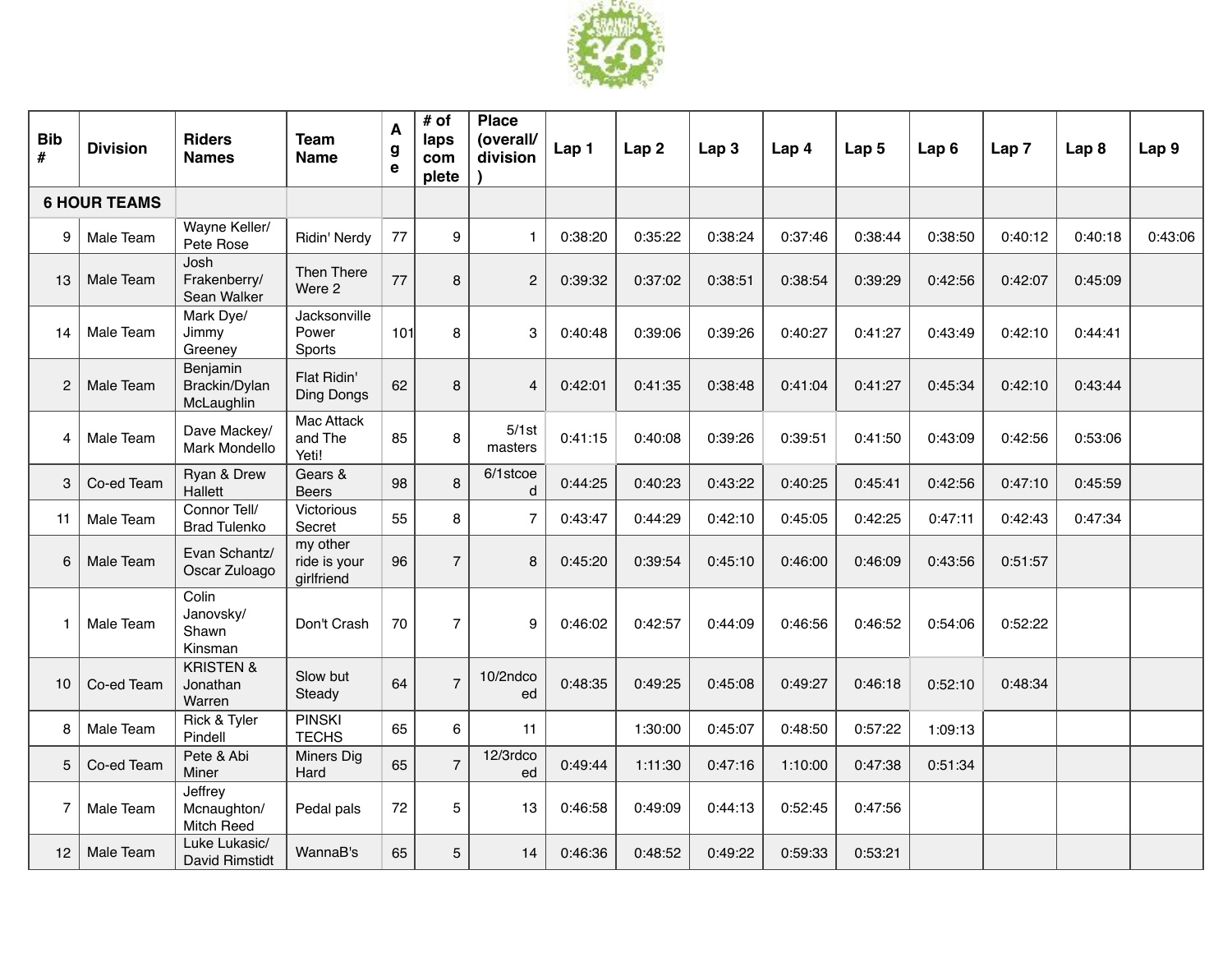|                 | <b>6 HOUR SOLO</b>   |                               |        |    |                              |                                       |            |                  |                  |         |                  |                  |                  |         |                  |
|-----------------|----------------------|-------------------------------|--------|----|------------------------------|---------------------------------------|------------|------------------|------------------|---------|------------------|------------------|------------------|---------|------------------|
| <b>Bib</b><br># | <b>Division</b>      | <b>Riders</b><br><b>Names</b> | g<br>e | A  | # of<br>laps<br>com<br>plete | <b>Place</b><br>(overall/<br>division | Lap 1      | Lap <sub>2</sub> | Lap <sub>3</sub> | Lap 4   | Lap <sub>5</sub> | Lap <sub>6</sub> | Lap <sub>7</sub> | Lap 8   | Lap <sub>9</sub> |
| 32              | Solo Male            | <b>Todd Cejka</b>             |        | 47 | 8                            | $\mathbf{1}$                          | 0:43:06    | 0:39:11          | 0:39:37          | 0:40:22 | 0:52:11          | 0:41:38          | 0:44:00          | 0:43:16 |                  |
| 45              | Solo Male            | Frank La Mon                  |        | 51 | 8                            | $\overline{c}$                        | 0:38:05    | 0:37:00          | 0:38:54          | 0:39:07 | 0:44:33          | 0:45:54          | 0:54:27          | 0:48:16 |                  |
| 38              | Solo Male            | <b>Todd Hatfield</b>          |        | 42 | 8                            | 3                                     | 0:47:19    | 0:38:12          | 0:42:15          | 0:44:44 | 0:42:50          | 0:45:27          | 0:44:17          | 0:45:14 |                  |
| 42              | Solo Female          | Maria Pugliese                |        | 47 | $\overline{7}$               | 4/1stfem<br>ale                       | 0:46:32    | 0:44:16          | 0:45:08          | 0:45:28 | 0:47:13          | 0:49:49          | 0:51:33          |         |                  |
| 44              | Solo single<br>speed | Darly<br>Blackstock           |        | 49 | $\overline{7}$               | 5/1stSS                               | 0:46:09    | 0:44:21          | 0:45:24          | 0:50:10 | 0:58:10          | 0:54:23          | 0:49:17          |         |                  |
| 36              | Solo Male            | troy doom                     |        | 45 | 6                            | 6                                     | 0:44:39    | 0:43:54          | 0:46:23          | 0:49:34 | 0:53:52          | 0:55:32          |                  |         |                  |
| 43              | Solo Male            | Joe<br>Tuttolomondo           |        | 39 | 6                            | $\overline{7}$                        | 0:42:15    | 0:48:33          | 0:50:05          | 0:53:05 | 0:57:41          | 1:10:16          |                  |         |                  |
| 46              | Solo Male            | Shawn<br>Leonard              |        | 51 | 6                            | 8                                     | 0:44:39    | 0:49:09          | 0:51:36          | 0:55:34 | 1:14:09          | $\ddot{?}$       |                  |         |                  |
| 39              | Solo Male            | Kyle Long                     |        | 31 | 5                            | 9                                     | 0:43:06    | 0:41:39          | 0:41:54          | 0:43:07 | 0:46:45          |                  |                  |         |                  |
| 37              | Solo Male            | Jack Ford                     |        | 65 | 5                            | 10                                    | 0:43:51    | 0:44:29          | 0:45:04          | 0:54:24 | 0:56:21          |                  |                  |         |                  |
| 31              | Solo Male            | Christopher<br>Amerman        |        | 50 | 5                            | 11                                    | 0:51:11    | 1:00:10          | 1:04:08          | 1:21:54 | 1:08:50          |                  |                  |         |                  |
| 40              | Solo Female          | Alise Lyke                    |        | 54 | $5\phantom{.0}$              | 12/2ndfe<br>male                      | 1:00:46    | 1:09:06          | 1:19:43          | 1:18:13 | 1:05:20          |                  |                  |         |                  |
| 35              | Solo Female          | JoAn Miner                    |        | 47 | 5                            | 13/3rdfe<br>male                      | 1:07:10    | 1:06:57          | 1:11:57          | 1:19:18 | 1:10:01          |                  |                  |         |                  |
| 47              | Solo Male            | John Randolph                 |        | 37 | $\overline{4}$               | 14                                    | 0:47:40    | 0:47:33          | 0:53:35          | 1:11:05 |                  |                  |                  |         |                  |
| 41              | Solo Male            | Patrick Lyle                  |        | 43 | $\overline{4}$               | 15                                    | 0:53:43    | 0:57:01          | 1:10:46          | 1:35:13 |                  |                  |                  |         |                  |
| 33              | Solo Male            | Hunter<br>Leininger 2         |        | 17 | $\overline{2}$               | 16                                    | 1:26:02    | 0:50:24          |                  |         |                  |                  |                  |         |                  |
| 34              | Solo Male            | Damon Jorris                  |        | 43 | $\mathbf 0$                  |                                       | <b>DNS</b> |                  |                  |         |                  |                  |                  |         |                  |
|                 |                      |                               |        |    |                              |                                       |            |                  |                  |         |                  |                  |                  |         |                  |
|                 |                      |                               |        |    |                              |                                       |            |                  |                  |         |                  |                  |                  |         |                  |
|                 |                      |                               |        |    |                              |                                       |            |                  |                  |         |                  |                  |                  |         |                  |
|                 |                      |                               |        |    |                              |                                       |            |                  |                  |         |                  |                  |                  |         |                  |
|                 |                      |                               |        |    |                              |                                       |            |                  |                  |         |                  |                  |                  |         |                  |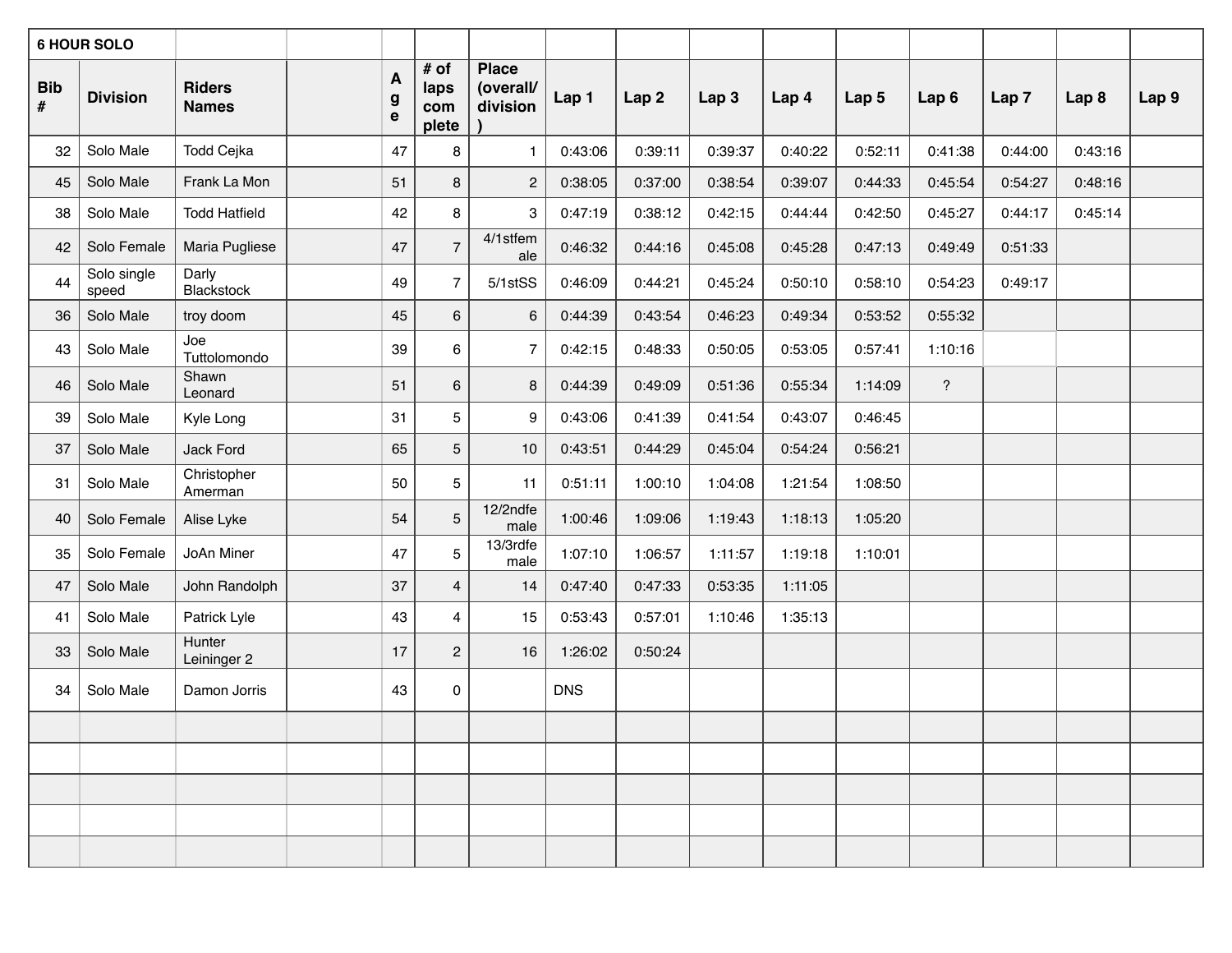| <b>3 HOUR SOLO</b> |                      |                               |                       |                              |                                       |         |                  |                  |                  |                  |                  |                  |                  |                  |
|--------------------|----------------------|-------------------------------|-----------------------|------------------------------|---------------------------------------|---------|------------------|------------------|------------------|------------------|------------------|------------------|------------------|------------------|
| <b>Bib</b><br>#    | <b>Division</b>      | <b>Riders</b><br><b>Names</b> | A<br>g<br>$\mathbf e$ | # of<br>laps<br>com<br>plete | <b>Place</b><br>(overall/<br>division | Lap 1   | Lap <sub>2</sub> | Lap <sub>3</sub> | Lap <sub>4</sub> | Lap <sub>5</sub> | Lap <sub>6</sub> | Lap <sub>7</sub> | Lap <sub>8</sub> | Lap <sub>9</sub> |
| 75                 | Solo Male            | Jamie<br>Babcock              | 28                    | 5                            | $\mathbf{1}$                          | 0:35:42 | 0:33:17          | 0:34:09          | 0:35:10          | 0:36:48          |                  |                  |                  |                  |
| 74                 | Solo Male            | William Able                  | 34                    | $\overline{4}$               | $\overline{c}$                        | 0:37:19 | 0:34:42          | 0:36:16          | 0:36:46          |                  |                  |                  |                  |                  |
| 64                 | Solo Male            | Mike Kurek                    | 41                    | 4                            | 3                                     | 0:37:28 | 0:35:20          | 0:36:59          | 0:36:58          |                  |                  |                  |                  |                  |
| 100                | Solo Male            | John Ayers                    | 30                    | $\overline{4}$               | $\overline{4}$                        | 0:38:37 | 0:35:39          | 0:36:57          | 0:37:17          |                  |                  |                  |                  |                  |
| 98                 | Solo Male            | <b>Chris Daily</b>            | 58                    | $\overline{4}$               | 5/1stmas<br>ters                      | 0:40:19 | 0:37:52          | 0:39:03          | 0:38:30          |                  |                  |                  |                  |                  |
| 97                 | Solo Male            | <b>Matt Saunders</b>          | 39                    | $\overline{4}$               | 6                                     |         | 1:22:54          | 0:37:37          | 0:39:59          |                  |                  |                  |                  |                  |
| 80                 | Solo Male            | Cory Diamond                  | 33                    | 4                            | $\overline{7}$                        | 0:41:02 | 0:40:25          | 0:40:12          | 0:42:03          |                  |                  |                  |                  |                  |
| 66                 | Solo Male            | Pablo Loriente                | 41                    | $\overline{4}$               | 8                                     | 0:41:03 | 0:40:17          | 0:40:45          | 0:43:10          |                  |                  |                  |                  |                  |
| 94                 | Solo Male            | Joe Worsham                   | 35                    | $\overline{4}$               | 9                                     | 0:41:24 | 0:38:14          | 0:42:12          | 0:44:11          |                  |                  |                  |                  |                  |
| 61                 | Solo Male            | Jason Galecki                 | 46                    | 4                            | 10                                    | 0:41:24 | 0:39:21          | 0:43:40          | 0:43:59          |                  |                  |                  |                  |                  |
| 76                 | Solo Male            | Johnathan<br>Bledsoe          | 26                    | $\overline{c}$               | 11                                    | 0:44:38 | 0:43:40          | 0:44:49          |                  |                  |                  |                  |                  |                  |
| 86                 | Solo Male            | Joel Lawrence                 | 46                    | 3                            | 12                                    | 0:46:00 | 0:42:27          | 0:44:36          |                  |                  |                  |                  |                  |                  |
| 73                 | Solo Male            | Eric Touchton                 | 56                    | $\mathbf{3}$                 | 13                                    | 0:47:07 | 0:47:22          | 0:47:04          |                  |                  |                  |                  |                  |                  |
| 90                 | Solo Male            | Michael<br>Richter            | 31                    | 3                            | 14                                    | 0:51:03 | 0:41:57          | 0:50:18          |                  |                  |                  |                  |                  |                  |
| 96                 | Solo single<br>speed | Peter Johnson                 | 24                    | 3                            | 15/1stSS                              | 0:46:38 | 0:46:14          | 0:51:13          |                  |                  |                  |                  |                  |                  |
| 82                 | Solo Male            | Marco Garcia                  | 39                    | 3                            | 16                                    | 0:46:44 | 0:44:07          | 0:54:04          |                  |                  |                  |                  |                  |                  |
| 62                 | Solo Male            | William<br>Jennings           | 47                    | 3                            | 17                                    | 0:46:53 | 0:47:28          | 0:52:17          |                  |                  |                  |                  |                  |                  |
| 65                 | Solo Male            | Jeff Leininger                | 49                    | 3                            | 18                                    | 0:50:25 | 0:51:38          | 0:56:20          |                  |                  |                  |                  |                  |                  |
| 92                 | Solo Male            | Kyle<br>Varnadore             | 26                    | 3                            | 19                                    | 0:50:23 | 0:50:43          | 0:59:11          |                  |                  |                  |                  |                  |                  |
| 71                 | Solo Male            | Steve Rohman                  | 46                    | $\mathbf{3}$                 | 20                                    | 0:48:23 | 0:50:30          | 1:01:32          |                  |                  |                  |                  |                  |                  |
| 63                 | Solo Male            | Tom Kingsley                  | 47                    | 3                            | 21                                    | 0:52:20 | 0:53:36          | 0:56:18          |                  |                  |                  |                  |                  |                  |
| 60                 | Solo Male            | Joh Ficurilli                 | 42                    | $\ensuremath{\mathsf{3}}$    | 22                                    | 0:50:29 | 0:53:38          | 0:59:11          |                  |                  |                  |                  |                  |                  |
| 83                 | Solo Male            | Robert Geib                   | 42                    | 3                            | 23                                    | 0:50:41 | 0:48:17          | 1:05:31          |                  |                  |                  |                  |                  |                  |